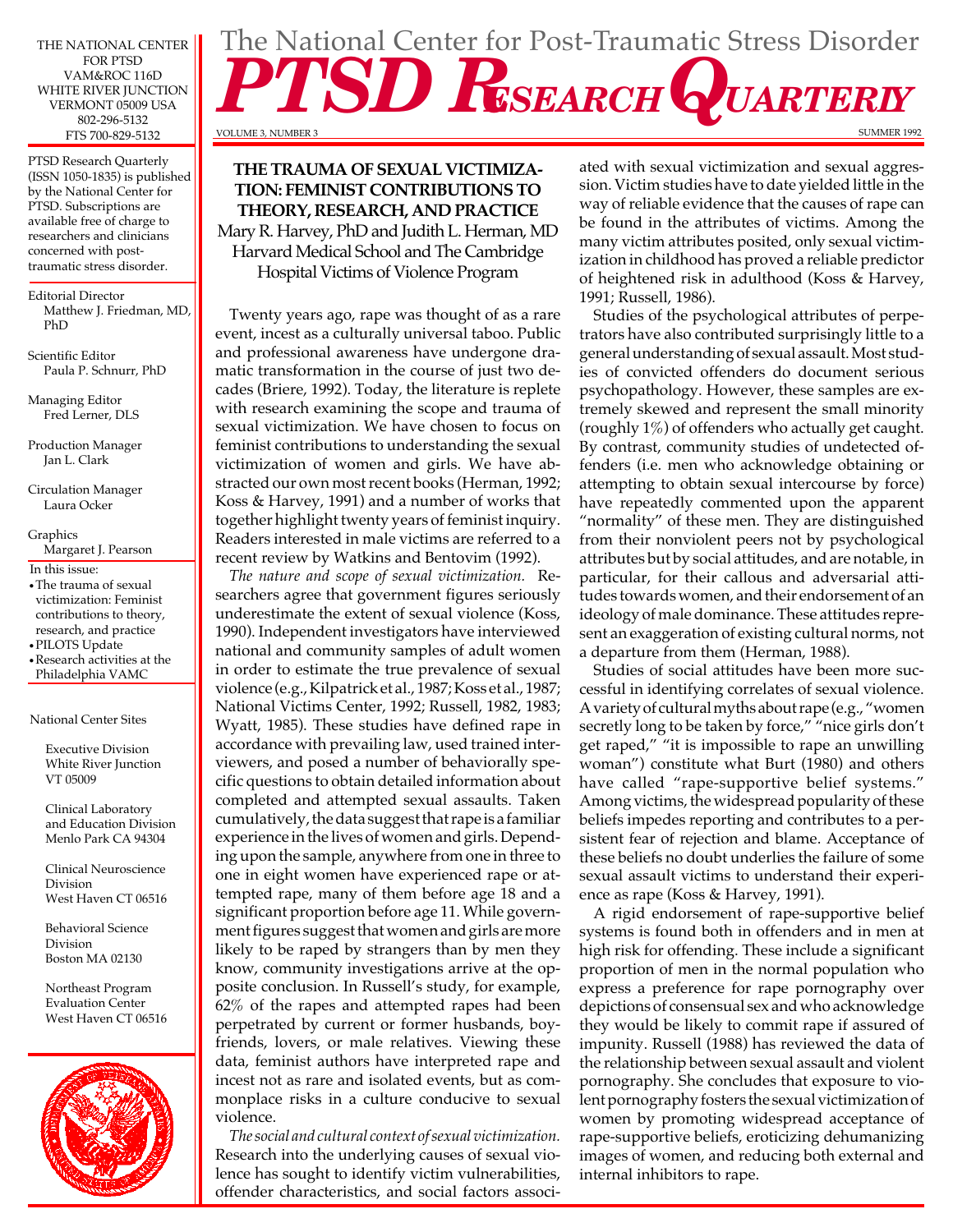#### PTSD RESEARCH QUARTERLY

*The psychological sequelae of rape.* Acute reactions to rape include heightened fear, increased avoidance, and symptomatic responses that for most victims begin to subside with or without treatment within three months. Among victims whose symptoms do not subside, these responses may resolve into chronic distress (Rothbaum et al., 1992).

Results of a recently conducted nationwide telephone survey indicate that 31% of all rape victims develop raperelated PTSD sometime in their lifetimes, that rape places women at elevated risk for alcohol and substance abuse problems post-rape, that many rape victims remain fearful of stigma, blame, and public disclosure years after their assault, and that rape is a risk factor for major depression (National Victims Center, 1992). In this study, rape victims were four times more likely than nonvictims to have contemplated suicide and thirteen times more likely to have actually made a suicide attempt.

Koss and Harvey (1991) have used an ecological view of psychological trauma to organize the results of clinical and nonclinical investigations into the immediate and longterm impacts of rape. The data indicate that while most victims experience an immediate and relatively predictable symptomatic response to rape (Burgess & Holmstrom, 1974), few seek care of any kind in the immediate aftermath of rape. Many victims experience considerable distress for many years following their assaults (Koss et al., 1987; Russell, 1982; Wyatt, 1985). Among these victims, person, event, and environmental factors interact to mediate individually diverse patterns of post-rape response and recovery (Harvey, 1991; Wyatt et al., 1990). The relationship between victim and offender is a particularly powerful contributor to post-rape adjustment. Sexual assaults perpetrated by caregivers, intimate partners, and "dates" appear to have far greater and more long-lasting impact than those perpetrated by strangers (Koss et al., 1987; Roth et al., 1990; Russell, 1984; Wyatt, 1985).

Koss and Burkhart (1989) suggest that major determinants of the long-term impact of sexual assault are found in the cognitive appraisals which a rape victim brings to the experience and the extent to which she is able to accomplish resolution through the process of cognitive reappraisal. Successful reappraisal is impeded by the interaction of two factors: the intentional interpersonal harm that rape entails and a social context that blames the victim. These factors combine to make the resolution of sexual assault by partner, caretaker, or acquaintance particularly difficult.

*Psychological effects of incest.* Community studies of incest survivors indicate that the long-range effects of childhood incest may be highly variable as well. For example, in Russell's (1983) study of adult incest survivors, while virtually all the women stated that they were upset by their experiences at the time of occurrence, half judged themselves to be entirely or mostly recovered at the time of their interview. The likelihood of good recovery appeared to be highly related to the nature of the traumatic experience. Sexual contacts that were not forceful, did not involve intrusive physical violation, occurred only once or infrequently, and/or involved relatives who were not part of the child's household, were the least likely to result in lasting harm. On the other hand, violent, prolonged, or intrusive abuse, or abuse by a primary caretaker (particularly by father or stepfather) were very likely to produce a long-lasting traumatic syndrome (Herman et al., 1986).

Studies of incest survivors in the general population indicate persistent high levels of distress. Draijer's (in press) comprehensive study of women in the Netherlands found that survivors of incest had much higher levels of psychosomatic and psychiatric symptoms than their counterparts who had not been abused. Significantly elevated symptoms included nightmares, sleep disturbances, eating disorders, generalized anxiety, depression, dissociative disorders, self-destructive behavior including selfmutilation and suicide attempts, and sexual and relational problems. Very few of these women (under 10%) had sought psychiatric treatment. Similar studies conducted in the United States indicate that incest survivors report generally high levels of distress, with wide variability in symptoms, both among individuals and in one individual over time. There is no one symptom "profile" for incest survivors (Browne & Finkelhor, 1986).

Adult women with histories of incest are often found among psychiatric patients (Carmen et al., 1984; Herman et al., 1986). Clinical descriptions of these patients seem consistent with a formulation of PTSD that has become integrated into the victim's personality structure (Gelinas, 1983). A history of severe childhood sexual abuse has been etiologically linked to the development of multiple personality disorder (Putnam et al., 1986) and has been documented in a majority of patients diagnosed with borderline personality disorder (Herman et al., 1989). Characterological adaptation to a childhood environment of severely disrupted caretaking may set the stage for persistent impairments in self-esteem, self-protection, identity formation, and the capacity for intimate relationships (Herman, 1981).

Briere (1992) describes the studies from which these conclusions have been drawn as part of a "first wave" of research on the long-term impact of sexual abuse in childhood. "Second wave" investigations will require more tightly controlled longitudinal studies and the application of multivariate statistical analyses.

*Revictimization.* Childhood sexual abuse is a reliable predictor of heightened risk for adult victimization (Koss & Harvey, 1991). Incest survivors are highly vulnerable to rape, domestic battery, sexual harassment, and exploitation in pornography and prostitution (Russell, 1986). Herman (1981) attributes revictimization in part to failures of self-care and self-protection in the context of intimate relationships. This hypothesis is consistent with findings that revictimized women are less able to negotiate safe sex and barrier birth control practices than single assault victims (Wyatt, Guthrie & Notgrass, 1992). The widely noted relationship between dissociative disorders and childhood victimization may also explain the heightened vulnerability of the survivor (Kluft, 1990). In dangerous situations, the survivor may be more likely to freeze, dissociate, and comply automatically than to resist actively. Studies of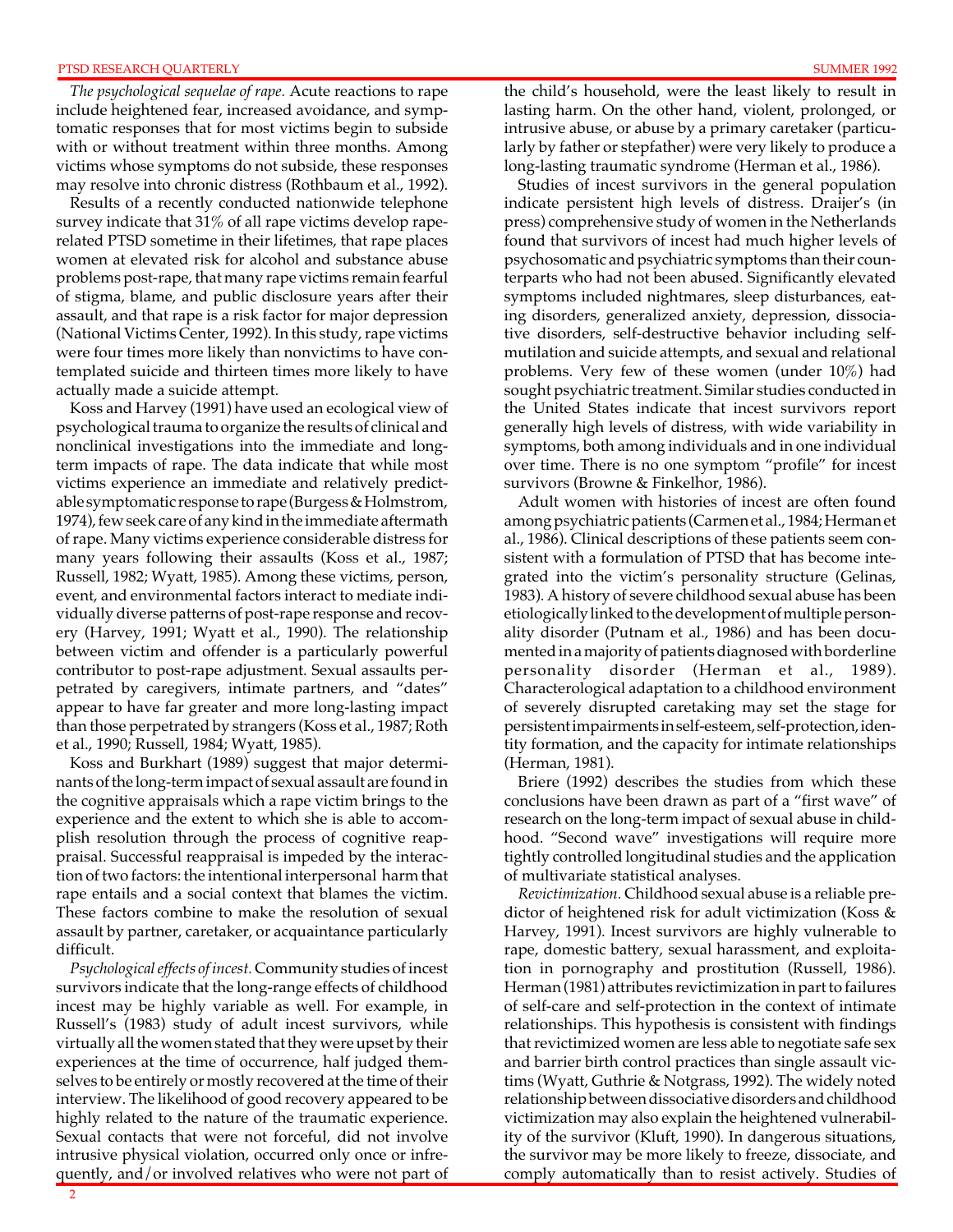women who avoided attempted rape indicate that these responses are among the least effective means of selfprotection (Bart, 1981).

*Treatment and recovery.* Treatment outcome research with rape victims has generally been limited to assessments of symptom relief following rather brief treatments introduced relatively early post-rape. These studies do not address the issues of long-term impact of sexual assault (Koss & Burkhart, 1989). Research on treatment of adult survivors of childhood sexual abuse faces daunting obstacles. Beutler and Hill (1992) have identified the conceptual and methodological difficulties that limit the validity and generalizability of the few available treatment outcome studies. Two approaches are promising. First, Roth and her students at Duke University have conducted indepth interviews with patients to identify psychological themes that emerge during long-term treatment of rape and incest survivors (Roth & Lebowitz, 1988). Roth and Newman (1991) have derived from these themes a set of affect categories and cognitive schemata that require revision and integration during the recovery process. In this model, both affects and schemata are assessed over six operationally defined points toward resolution. The aim of this work is to describe the process of recovery in relatively standardized and measurable constructs that can be applied to the assessment of well-defined, trauma-specific treatments.

Work at the Cambridge Hospital Victims of Violence Program is proceeding along similar lines. Lebowitz et al. (in press) propose a staged and multidimensional view of the recovery process. Central to this model is Herman's (1992) thesis that recovery from psychological trauma unfolds in three broad stages of recovery, each of which is a focal point for particular treatment methods and goals. Harvey (1991) has concentrated on developing and operationalizing a multidimensional definition of recovery. These ideas provide the theoretical framework for psychological assessment and trauma-specific treatment. The aim is to develop models of treatment and recovery that apply to both acutely and chronically traumatized people at all stages of recovery, and permit assessment of complex, multimodal treatment approaches.

# **SELECTED ABSTRACTS**

BEUTLER, L.E. & HILL, C.E. (1992). **Process and outcome research in the treatment of adult victims of childhood sexual abuse: Methodological issues.** *Journal of Consulting and Clinical Psychology, 60,* 204-212. This article distinguishes between process and outcome research, describes areas within process and outcome research that would be applicable to studying adult survivors of sexual abuse, and identifies methodological issues in these research areas.

BRIERE, J. (1992). **Methodological issues in the study of sexual abuse effects.** *Journal of Consulting and Clinical Psychology, 60,* 196-203. Despite its relative infancy, child abuse research has provided a substantial literature on the psychological sequelae of sexual molestation. These findings have been helpful in informing social policy and guiding mental health practice. Because of the recency of interest in this area, however, as well as the costs and time investment associated with more rigorous longitudinal research, many of these studies have used correlational designs and retrospective reports of abuse. The implications of this methodology are outlined, and remedies are suggested where possible.

BURT, M.R. (1980). **Cultural myths and supports for rape.**  *Journal of Personality and Social Psychology, 38,* 217-230. This article describes the "rape myth" and tests hypotheses derived from social psychological and feminist theory that acceptance of rape myths can be predicted from attitudes such as sex role stereotyping, adversarial sexual beliefs, sexual conservatism, and acceptance of interpersonal violence. Personality characteristics, background characteristics, and personal exposure to rape, rape victims, and rapists are other factors used in predictions. Results from regression analysis of interview data indicate that the higher the sex role stereotyping, adversarial sexual beliefs, and acceptance of interpersonal violence, the greater a respondent's acceptance of rape myths. In addition, younger and better educated people reveal less stereotypic, adversarial, and proviolence attitudes and less rape myth acceptance. Discussion focuses on the implications of these results for understanding and changing this cultural orientation toward sexual assault.

DRAIJER, N. (in press). **The role of sexual and physical abuse in the etiology of women's mental disorders: The Dutch survey on sexual abuse of girls by family members.** *American Journal of Psychiatry.* This study assessed the prevalence and psychological impacts of intrafamilial sexual abuse before age 26 in a nationwide sample of 1054 Dutch women between 20 to 40 years of age at time of interview. Sixteen questions were used to inventory sexual experiences and an index of sexual abuse severity was constructed. Results indicated that 15.6% of the women had had involuntary sexual experiences with family members prior to age sixteen. As a group, these women evidenced more problems in adulthood and more psychological difficulties than their nonvictimized cohorts. Abuse severity, sexual abuse accompanied by intrafamilial physical abuse, sexual abuse, and intrafamilial neglect contributed to the more severe effects. [MRH]

HARVEY, M.R. (1991). **An ecological view of psychological trauma.** Unpublished paper. An ecological viewpoint attributes individual differences in posttraumatic response and recovery to complex interactions among mutually influential person, event, and environmental factors which operate posttrauma to form individually unique and mutable contexts for recovery. Interventions introduced posttrauma rely for efficacy upon the degree to which they achieve ecological fit within these contexts. The paper offers a multi-dimensional definition of trauma resolution and recovery. The ecological model anticipates four conceptually distinct recovery outcomes, each of which is associated with specific research questions and clinical challenges. The existence of large numbers of persons who either do not use or do not benefit from clinical intervention posttrauma suggests the importance of community intervention. This unpublished paper is currently being prepared for publication as two separate papers. Until these are in press, copies of this paper can be obtained from the author. [MRH]

HERMAN, J.L. (1992). **Trauma and recovery.** New York: Basic Books. This book offers an overview of the field of traumatic stress studies, synthesizing a diverse literature. The author proposes that there is an underlying commonality in the human response to atrocities, whether these occur in the public sphere of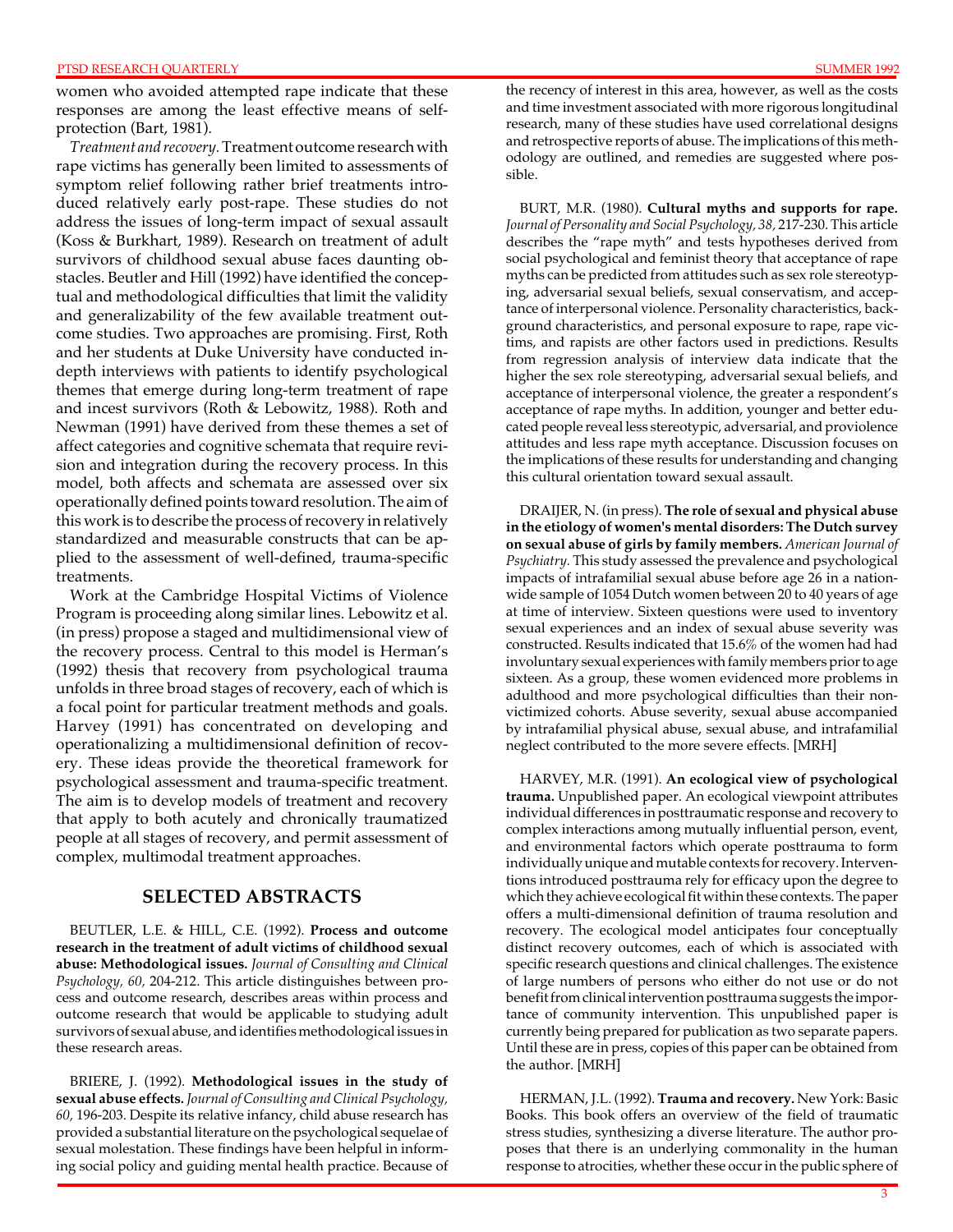politics and war, the traditional sphere of men, or in the private sphere of sexual and domestic relations, the traditional sphere of women. The book delineates a spectrum of traumatic disorders and proposes a new diagnostic construct, "complex PTSD," for the sequelae of prolonged and repeated trauma. Because the traumatic syndromes have certain basic features in common, recovery also follows a common pathway. The three basic stages of recovery are establishing safety, reconstructing the trauma story, and restoring the connections between survivors and their community. The guiding principle throughout these stages is empowerment of the survivor. [JLH]

HERMAN, J.L., PERRY, J.C. & VAN DER KOLK, B.A. (1989). **Childhood trauma in borderline personality disorder.** *American Journal of Psychiatry, 146,* 490-495. Subjects with borderline personality disorder ( $N = 21$ ) or borderline traits ( $N = 11$ ) and nonborderline subjects with closely related diagnoses ( $N = 23$ ) were interviewed in depth regarding experiences of major childhood trauma. Significantly more borderline subjects (81 percent) gave histories of such trauma, including physical abuse (71 percent), sexual abuse (68 percent), and witnessing serious domestic violence (62 percent); abuse histories were less common in those with borderline traits and least common in the subjects with no borderline diagnosis. These results demonstrate a strong association between a diagnosis of borderline personality disorder and a history of abuse in childhood.

KOSS, M.P. (1990). **The women's mental health research agenda: violence against women.** *American Psychologist, 45,* 374 380. The focus of this article is violence against women: scope, impact, community response, clinical treatment, and prevention. Conclusions include the following: (a) Nationally representative data on the scope of violence are lacking. (b) The mental health implications of violence are not currently addressed by the practices of mental health professionals. (c) Discontinuity exists between clinical understanding of the impact of violence and empirical treatment research. (d) Victim services are proceeding in program development without direction from empirical data. (e) Prevention efforts have been isolated from the social context in which violence against women occurs. Nine directions for future research are highlighted that intersect with the stated priorities of the National Institute of Mental Health.

KOSS, M.P. & BURKHART, B.R. (1989). **A conceptual analysis of rape victimization: Long-term effects and implications for treatment.** *Psychology of Women Quarterly, 13,* 27-40. Recent prevalence studies have suggested that 15-22% of women have been raped at some point in their lives, many by close acquaintances, although few victims seek assistance services or professional psychotherapy immediately post-assault. Surveys have revealed that 31-48% of rape victims eventually sought professional psychotherapy, often years after the actual assault. These observations suggest that the primary role of clinicians in the treatment of rape victims is the identification and handling of chronic, posttraumatic responses to a nonrecent experience. However, it is concluded that most of the existing literature on rape treatment addresses only the target symptoms that represent the immediate response to rape. In this article, contemporary theoretical and empirical discussions of stress, cognitive appraisal, cognitive adaptation, and coping are used to conceptualize the long-term impact of rape and the process of resolution. Directions for future research on the clinical treatment of rape are suggested.

KOSS, M.P. & HARVEY, M.R. (1991). **The rape victim: Clinical and community interventions** (2nd Ed.). Newbury Park, CA: Sage Publications. This book offers a comprehensive review of the rape literature. The crime of rape is defined as are the various types of assaults it subsumes. Current incidence and prevalence research is reviewed and summarized. An ecological view of rape trauma and recovery organizes the presentation of research concerning the psychological impact of sexual assault on individuals and is employed to examine the impact of sexual assault on the larger community. A feminist view of rape and rape prevalence is discussed and the history and contributions of the rape crisis movement are reviewed. Two chapters describe and consider the research on clinical interventions with rape victims: the first focuses on individual interventions, the second on group treatment, which is seen by many in the field as the treatment of choice for rape survivors. The special advantages of group treatment are considered and a range of group approaches are described. The book concludes with a discussion of rape prevention activities and with an emphasis on the need for competenceoriented, primary prevention efforts. [MRH]

LEBOWITZ, L., HARVEY, M.R. & HERMAN, J.L. (in press). **A stage by dimension model of recovery from sexual trauma.**  *Journal of Interpersonal Violence.* This paper offers a conceptual model of recovery from sexual trauma in the context of treatment. The model, currently being developed at the Cambridge Hospital's Victims of Violence Program, integrates: (1) an ecological view of psychological trauma, (2) the idea that recovery from interpersonal trauma unfolds in a progressive, identifiable series of stages, and (3) a multi-faceted definition of what constitutes recovery from psychological trauma. These ideas comprise a model which offers clinicians and researchers some useful ways of thinking about trauma, treatment and recovery.

ROTH, S. & LEBOWITZ, L. (1988). **The experience of sexual trauma.** *Journal of Traumatic Stress, 1,* 79-107. The present research was designed to describe women's experience of sexual trauma and its aftermath as it relates to difficulties in coping with the trauma. A small, but heterogeneous, sample of survivors seeking treatment was interviewed in an unstructured format and encouraged to present their story of what had happened and what it had meant to them. The definition and examples of 14 themes are presented. They provide evidence that sexual trauma confronts the individual with affects and meanings which are extremely difficult to manage and which may have long-term effects. The themes are discussed in reference to general psychological processes involved in the response to acute stress, the cultural context of sexual trauma, and the implications for the psychotherapeutic treatment of sexual trauma victims.

ROTH, S. & NEWMAN, E. (1991). **The process of coping with sexual trauma.** *Journal of Traumatic Stress, 4,* 279-297. In coping with sexual trauma, a survivor must come to understand the emotional impact of the trauma so that she is no longer preoccupied or driven by negative feelings, and must grapple with the meaning of the trauma until an adaptive resolution is achieved. In this paper, we present a conceptual system that we believe characterizes the coping process of recovery from sexual trauma. We present clinical examples of the use of the system from a psychotherapy group for female incest survivors, and the system's preliminary reliability results in measuring the coping process.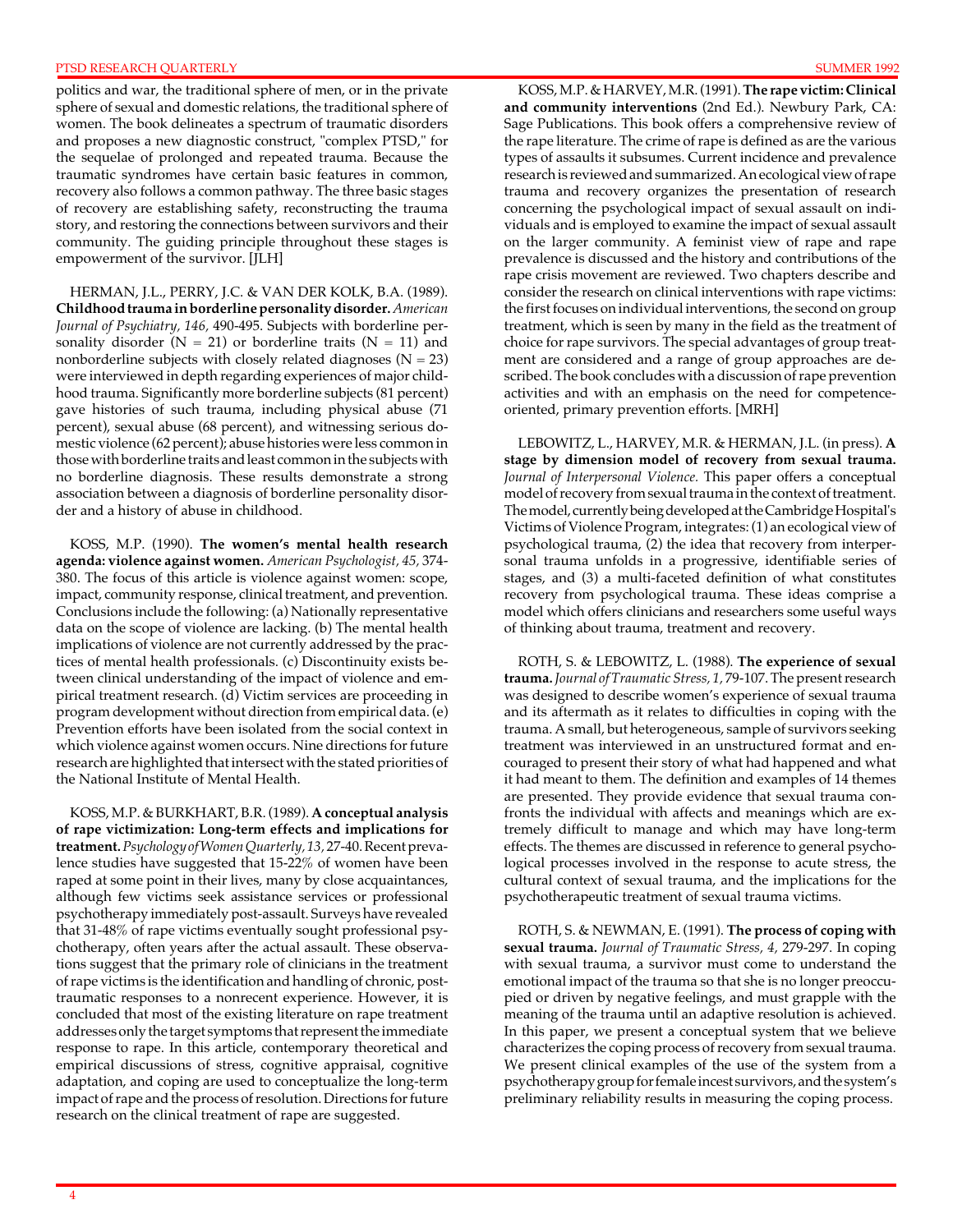#### PTSD RESEARCH QUARTERLY AND SUMMER 1992

RUSSELL, D.E.H. (1982). **The prevalence and incidence of forcible rape and attempted rape of females.** *Victimology: An International Journal, 7,* 81-93. A more accurate estimate of the true prevalence of rape in the general population of females was the major goal of the study to be described. In-person interviews with 930 randomly selected adult female residents of San Francisco were conducted. Following the legal definition of forcible rape in California and most other states in 1978, 44% of the 930 women reported at least one episode of attempted rape. Only 8% of the total number of rape and attempted rape incidents were ever reported to the police.

Assuming that the prevalence of rape of females is not substantially different in San Francisco than in other major cities in the United States, this survey reveals a problem of extremely serious magnitude, which in turn suggests the inappropriateness of continuing efforts to explain rape as a psychopathological phenomenon.

RUSSELL, D.E.H. (1983). **The incidence and prevalence of intrafamilial and extrafamilial sexual abuse of female children.**  *Child Abuse and Neglect, 7,* 133-146. Data obtained from a random sample of 930 adult women in San Francisco provide the soundest basis heretofore available for estimating the prevalence of intrafamilial and extrafamilial sexual abuse of female children. This article describes the methodology of this survey, as well as some of the key findings. For example: 16% of these women reported at least one experience of intrafamilial sexual abuse before the age of 18 years; 12% reported at least one such experience before the age of 14 years; 31% reported at least one experience of extrafamilial sexual abuse before the age of 18 years; and 20% reported at least one such experience before the age of 14 years. When both categories of sexual abuse are combined, 38% reported at least one experience before the age of 18 years; and 28% reported at least one such experience before the age of 14 years. Only 2% of the cases of intrafamilial and 6% of the cases of extrafamilial child sexual abuse were ever reported to the police. A plea is made for the urgent need to recognize the magnitude of the problem of child sexual abuse, and to act to prevent it.

RUSSELL, D.E.H. (1988). **Pornography and rape: A causal model.** *Political Psychology, 9,* 41-73. In order for rape to occur, a man must not only be predisposed to rape, but his internal and social inhibitions against acting out rape desires must be undermined. My theory in a nutshell is that pornography (1) predisposes some men to want to rape women or intensifies the predisposition in other men already so predisposed; (2) undermines some men's internal inhibitions against acting out their rape desires; and (3) undermines some men's social inhibitions against the acting out. Some of the research substantiating this theory is presented and discussed, and suggestions are made for further research.

WYATT, G.E. (1985). **The sexual abuse of Afro-American and white-American women in childhood.** *Child Abuse and Neglect, 9,*  507-519. This study examined the prevalence of child sexual abuse in a multi-stage stratified probability sample of Afro-American and white American women, 18 to 36 years of age, in Los Angeles County. The sample ranged in demographic characteristics by age, marital status, education, and the presence of children. Of the total sample of 248 women, 154 (62%) reported at least one incident of sexual abuse prior to age 18, with 57% of Afro-American women and 67% of white American women having been abused. Sexual abuse before the age of 18 appears to be of equal concern for both ethnic groups, although similarities and differences in the circumstances under which abuse incidents occurred were subtle and deserve attention. The need for identifying contemporary factors that contribute to the prevalence of abuse over the past 40 years is stressed.

WYATT, G.E., GUTHRIE, D. & NOTGRASS, C.M. (1992). **Differential effects of women's child sexual abuse and subsequent sexual revictimization.** *Journal of Consulting and Clinical Psychology, 60,* 167-173. This study examines the differential effects of sexual revictimization in a community sample of 248 African-American and white American women, ages 18 to 36. Two classifications of sexual revictimization over the life course were used to assess the effects on later sexual and psychological functioning. The findings suggest that unintended pregnancies and abortions were significantly associated with sexual revictimization. Women who reported more than one incident in both childhood and adulthood were also likely to have multiple partnerships and brief sexual relationships. The findings are discussed within the context of the dynamics of sexual revictimization and its effects. Suggestions are offered for therapeutic strategies with survivors in order to minimize the effects of sexual revictimization.

# **ADDITIONAL CITATIONS Annotated by the Editors**

#### BART, P.B. (1981). **A study of women who both were raped**

**and avoided rape.** *Journal of Social Issues, 37(4),* 123-137. Interviewed 13 adult women who had been raped and who had successfully avoided rape on a different occasion. Rape was associated with: a known perpetrator; talking or pleading only as an avoidance strategy; an assault at home; a primary concern of not being killed or mutilated; and threat of force. Avoidance was associated with: an unknown perpetrator; use of multiple avoidance strategies; an assault outside; and a primary concern of not being raped.

#### BRIERE, J. (1988). **The long-term clinical correlates of child hood sexual victimization.** *Annals of the New York Academy of Sciences, 528,* 327-334.

Reports a study of 195 adult female psychiatric outpatients, 133 of whom were sexually abused in childhood. Abuse victims, relative to women who were not abused, reported more dissociation, sleep disturbance, sexual problems, anger, drug and alcohol addiction, past suicidality, and self-mutilation, and were more likely to have been raped or sexually assaulted as adults. In victims, longer periods of abuse, physical abuse, bizarreness of abuse, and multiple perpetrators were correlated with sexual problems, alcoholism, drug addiction, adult rape or sexual assault, and suicidality; sexual intercourse was related to dissociation and suicidality.

#### BROWNE, A. & FINKELHOR, D. (1986). **Impact of child**

#### **sexual abuse: A review of the research.** *Psychological Bulletin, 99,* 66-77.

Reviews the empirical literature on the initial and long-term effects of child sexual abuse in female victims. The authors also report effects by aspects of abuse and conclude that experiences involving father figures, genital contact, and force are most damaging. They conclude with recommendations for future research.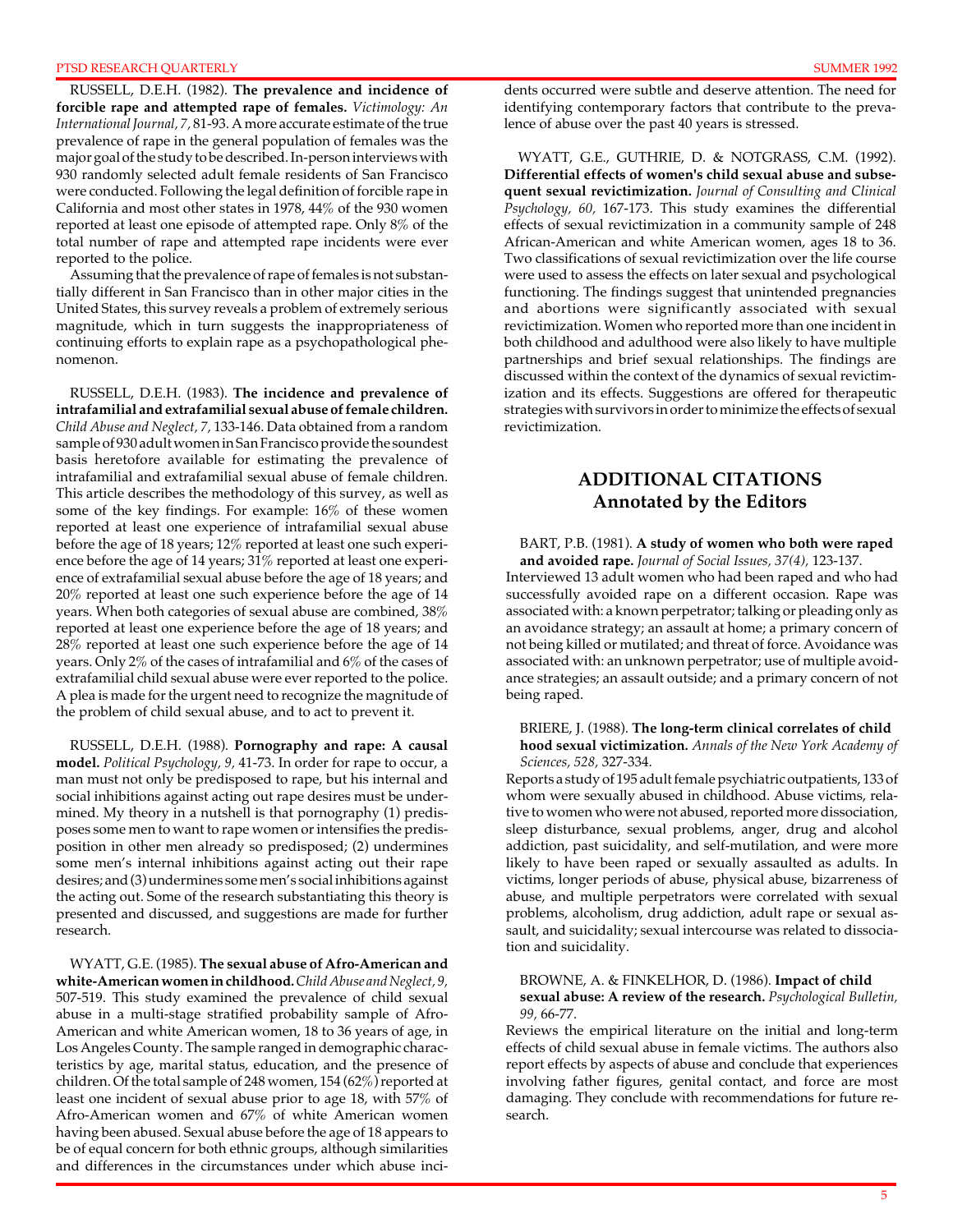#### PTSD RESEARCH QUARTERLY

BURGESS, A.W. & HOLMSTROM, L.L. (1974). **Rape trauma syndrome.** *American Journal of Psychiatry, 131,* 981-986.

Reports on 92 adult female rape victims who sought treatment at an emergency room within one year of the rape. The authors describe a rape trauma syndrome and note that for some victims the syndrome may be compounded by past or current problems or by not reporting the rape to anyone.

#### CARMEN, E.H., RIEKER, P.P. & MILLS, T. (1984). **Victims of violence and psychiatric illness.** *American Journal of Psychiatry, 141,* 378-383.

Examined inpatient records from 188 male and female psychiatric patients to investigate the relationship between psychiatric illness and physical and sexual abuse. Fifty-three percent of the females and 23% of the males had been abused. There were no differences in diagnoses or admission symptoms between abused and nonabused patients. The abused group was more likely to have a history of parental alcohol abuse. The abused group tended to remain hospitalized longer and to direct anger inward during hospitalization. Also, abused males, but not abused females, were more likely to have abused others.

#### GELINAS, D.J. (1983). **The persisting negative effects of incest.** *Psychiatry, 46,* 312-332.

Reviews literature on the long-term negative effects of incest and attempts to explain these effects, including chronic traumatic neurosis, relational imbalances, and intergenerational risks. The author describes the often "disguised presentation" of abuse victims in therapy and argues that focusing on this presentation may worsen a victim's symptoms and prognosis.

#### HERMAN, J.L. (1981). **Father-daughter incest.** Cambridge, MA: Harvard University Press.

Reports an investigation of 40 adult female incest survivors who were psychotherapy outpatients and 20 control females. Variables examined include family characteristics, characteristics of the incest, psychopathology, and other long-term effects. The author also discusses several therapeutic issues, including disclosure, family dynamics, legal issues, and prevention.

#### HERMAN, J.L. (1988). **Considering sex offenders: A model of addiction.** *Signs: Journal of Women in Culture and Society, 13,* 695 724.

Reviews sociocultural and psychopathological accounts of sexual assault and presents a model in which the behavior of the offender is interpreted as addiction. The author argues that such a model can incorporate both feminist and psychological analyses. She also argues that the model has major implications for treatment: 1) that one offense can not be dismissed as benign; 2) that one cannot assume the offender is motivated to change; and 3) that the focus of treatment must be on changing the behavior itself.

#### HERMAN, J.L., RUSSELL, D. & TROCKI, K. (1986). **Long-term effects of incestuous abuse in childhood.** *American Journal of Psychiatry, 143,* 1293-1296.

Studied two groups of female incest survivors, 53 outpatients and 152 nonpatients. The nonpatients reported a range of experiences and outcomes, whereas the outpatients' reports were more consistently severely traumatic; e.g., 63% of the nonpatients but only 8% of the patients reported abuse of less than 6 months' duration. The authors suggest that the estimate of complete or mostly complete recovery in half of the nonpatients may be optimistically biased.

#### KILPATRICK, D.G., SAUNDERS, B.E., VERONEN, L.J., BEST, C.L. & VON, J.M. (1987). **Criminal victimization: Lifetime prevalence, reporting to police, and psychological impact.**  *Crime and Delinquency, 33,* 479-489.

Studied 391 adult community-residing females, 75% of whom had been the victim of a crime. Fifty-three percent of the sample had been sexually assaulted, on average 22 years prior to the study. Over one-quarter of the victims had experienced PTSD following their attack, ranging from 11.1% in cases of attempted molestation to 57.1% in cases of completed rape.

#### KLUFT, R.P. (Ed.). (1990). **Incest-related syndromes of adult psychopathology.** Washington, DC: American Psychiatric Press.

Presents a collection of chapters on the long-term psychiatric symptoms associated with incest. Topics include: long-term effects, somatoform disorders, developmental disturbances, cognitive processes, PTSD, dissociation, and revictimization.

#### KOSS, M.P., GIDYCZ, C.A. & WISNIEWSKI, N. (1987). **The scope of rape: Incidence and prevalence of sexual aggression and victimization in a national sample of higher education students.** *Journal of Consulting and Clinical Psychology, 55,* 162 170.

Reports a national survey of 2,972 male and 3,187 female predominantly white, post-secondary students with an average age of 21.4 years. Over half (53.7%) of the women reported sexual victimization, and 25.1% of the men reported sexual aggression. The estimated 6-month incidence was 83 per 1,000 for female victimization and 34 per 1,000 for male aggression.

#### NATIONAL VICTIMS CENTER (1992). **Rape in America: A report to the nation.** National Victims Center.

Summarizes the findings of two studies conducted by the National Victims Center and the Crime Victims Research and Treatment Center at the Medical University of South Carolina. The National Women's Study, funded by the National Institute of Drug Abuse, is a three-year longitudinal study of a national probability sample of 4,008 women. A second study surveyed 370 agencies providing crisis assistance to rape victims. Results indicate that one of eight adult women in America has been the victim of forcible rape, that almost 61% of rapes occur before the victim's age 18, that few rapes are reported to police, and that rape has a "devastating impact on the mental health of victims."

#### PUTNAM, F.W., GUROFF, J.J., SILBERMAN, E.K., BARBAN, L. & POST, R.M. (1986). **The clinical phenomenology of multiple personality disorder: Review of 100 recent cases.** *Journal of Clinical Psychiatry, 47,* 285-293.

Describes the symptomatic presentation of multiple personality disorder in 92 females and 8 males. The authors note a high prevalence of sexual abuse and other trauma in this group and a clinical presentation that includes depression, dissociation, labile mood, self-destructive behavior, and sexual dysfunction.

#### ROTH, S., WAYLAND, K. & WOOLSEY, M. (1990). **Victimization history and victim-assailant relationship as factors in recovery from sexual assault.** *Journal of Traumatic Stress, 3,* 169 180.

Used a probability sample of 502 female college students and 503 women who worked on the same campus to examine how a victim's sexual assault history and her relationship with the assailant(s) mediate recovery. Repeated assault was related to denial, which the authors discuss in terms of its likelihood of increasing the risk of revictimization.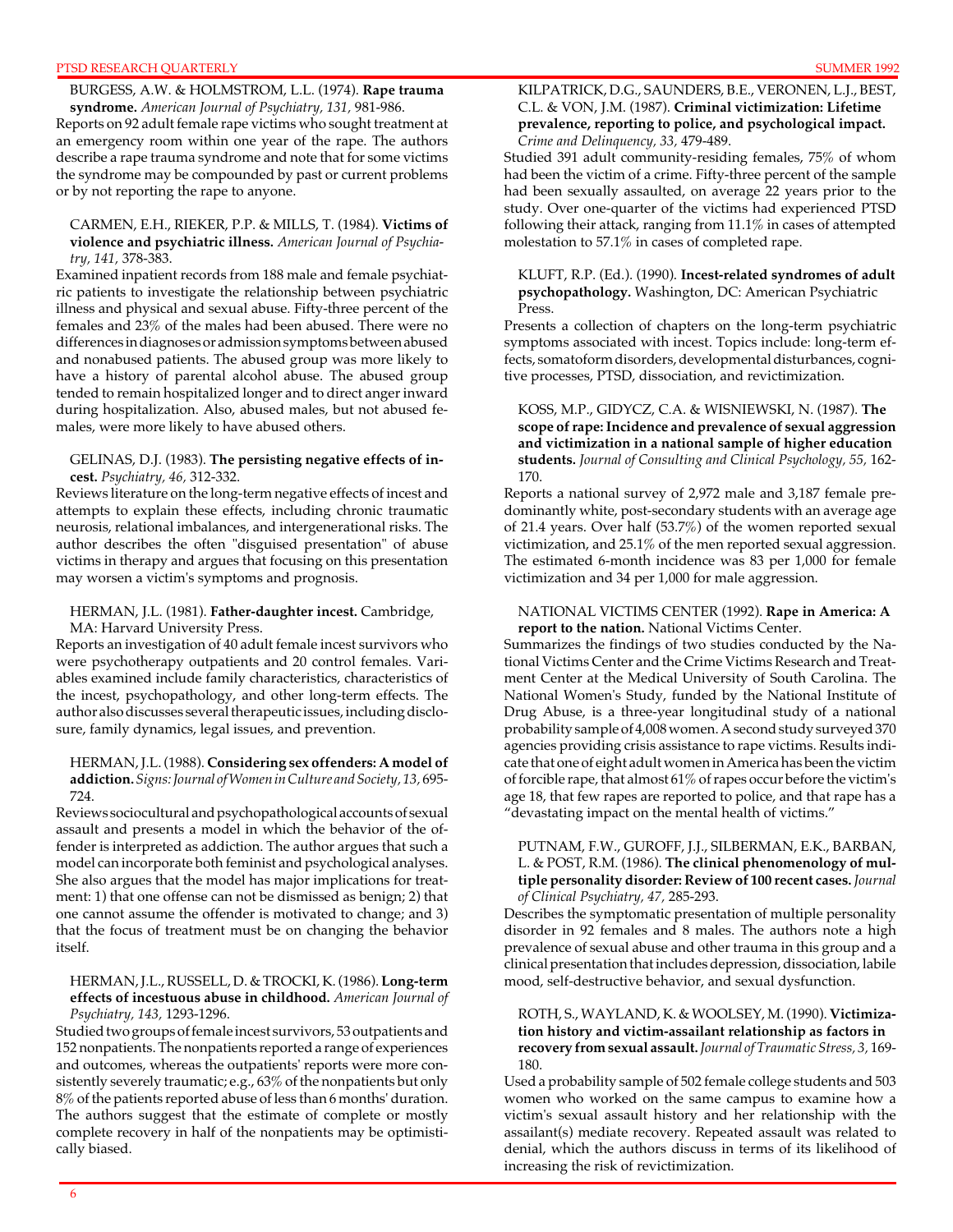ROTHBAUM, B.O., FOA, E.B., RIGGS, D.S., MURDOCK, T. & WALSH, W. (1992). **A prospective examination of post-traumatic stress disorder in rape victims.** *Journal of Traumatic Stress, 5,* 455-475.

Reports a longitudinal study of 95 female rape victims who were followed for a period of 12 weeks beginning soon after the assault. The percentage of women with PTSD decreased from 94% to 47% over this period. The authors discuss predictors of the course and severity of symptoms following sexual trauma.

#### RUSSELL, D.E.H. (1984). **Sexual exploitation: Rape, child sexualabuse, and workplace harassment.** Beverly Hills, CA: Sage Publications.

Reviews the literature on rape (incidence and prevalence, causes, rapists, and victims), child sexual abuse (incidence and prevalence, causes, legal issues, perpetrators), and sexual harassment. The review documents the frequency with which these crimes occur and emphasizes social and cultural factors as an explanation. The author argues that each type of crime may be better understood by viewing their causes as related.

#### RUSSELL, D.E.H. (1986). **The secret trauma: Incest in the lives of girls and women.** New York: Basic Books.

Presents detailed results of a community sample of 930 adult females, 38% of whom reported incestuous and/or extrafamilial sexual abuse before the age of 18. Chapters address topics such as prevalence, characteristics of the abuse and its context, victim characteristics, long-term effects, victimization, perpetrators, and family issues.

#### WATKINS, B. & BENTOVIM, A. (1992). **The sexual abuse of male children and adolescents: A review of current research.**  *Journal of Child Psychology and Psychiatry and Allied Disciplines, 33,* 197-248.

Comprehensively reviews the literature on sexual abuse in boys. While noting the frequent methodological problems in this literature, the authors are able to draw several conclusions, including: 1) that sexual abuse in male children is more common than was previously thought; and 2) that both the initial effects and longterm outcomes can be extremely negative.

#### WESTEN, D., LUDOLPH, P., MISLE, B., RUFFINS, S. & BLOCK, J. (1990). **Physical and sexual abuse in adolescent girls with borderline personality disorder.** *American Journal of Orthopsychiatry, 60,* 55-66.

Examined history of physical and sexual abuse in 50 adolescent female psychiatric inpatients, 27 of whom met criteria for borderline personality disorder. Both types of abuse were more common among the borderlines. Abuse was associated with poorer interpersonal function, inappropriate behavior, and lower IQ scores. The authors recommend assessing psychiatrically disturbed adolescents for a history of abuse.

## WYATT, G.E., NOTGRASS, C.M. & NEWCOMB, M. (1990). **Internal and external mediators of women's rape experi-**

**ences.** *Psychology of Women Quarterly, 14,* 153-176. Used path analysis to study processes that mediate the effects of rape in a community sample of 31 African-American and 24 Caucasian adult female victims. Although characteristics of the rape (e.g., severity) predicted outcomes, there also were indirect effects of self-blame and the support provided for revealing the rape. Involvement of authorities predicted negative effects but was not influenced by characteristics of the rape.

# **PILOTS UPDATE**

For an increasing number of researchers and clinicians, computer networking is becoming a dominant medium for professional communication. In this and future columns we will talk about some ways in which we are using networks to advance work in PTSD.

Several years ago, the Advanced Research Projects Agency of the U.S. Department of Defense established a communications network linking major computer centers with scattered sites at which defense research was being carried out. Scientists soon began using it to exchange files and messages as well as to solve problems on distant computers. The ARPAnet evolved into the Internet, while other networks evolved: BITNET within the academic community; FORUM in the Department of Veterans Affairs; private networks in large corporations, institutions, and universities. CompuServe and GEnie made interactive communication available to anyone with a computer, a modem, and a credit card. Links between networks and across borders have created an amorphous international matrix of computers which has come to be called "the Net."

Three years ago, when the National Center for PTSD was planning the PILOTS database, the *PTSD Research Quarterly*, and its other activities, the Net was a much quieter place than it is today. While university libraries were converting from card to online catalogs, these were rarely accessible from off campus. Most database searching was done by librarians or other trained intermediaries, who used modems to dial into BRS, DIALOG, and other databanks. Computer "bulletin boards" devoted to special topics existed, but these were hard to discover and harder to use. Outside of library automation departments and campus computer centers, the Net had little impact on the way scholars and civilian researchers worked and lived.

That was then; this is now. The Net has become an integral part of academic life, and is increasingly important to administrators, clinicians, and service providers. It is certainly becoming an integral part of our way of doing things at the National Center for PTSD. We shall be using it to make the PILOTS database available free of charge to users anywhere; to distribute our publications in electronic form; to communicate with PILOTS users and readers of the *PTSD Research Quarterly*; and to alert researchers and clinicians working in many disciplines to the National Center's activities. We hope to have these features in operation by the end of the year, and we shall be announcing details in our next issue.

Our goal in all of this is to use modern computer technology to share information among people working with PTSD, for the ultimate benefit of PTSD patients and everyone affected by traumatic stress.

(A good introduction to computer networking is *Zen and the Art of the Internet*, by Brendan P. Kehoe. The first edition was widely distributed on the Net, and is available from many campus computer centers; a second edition will be published in book form.)